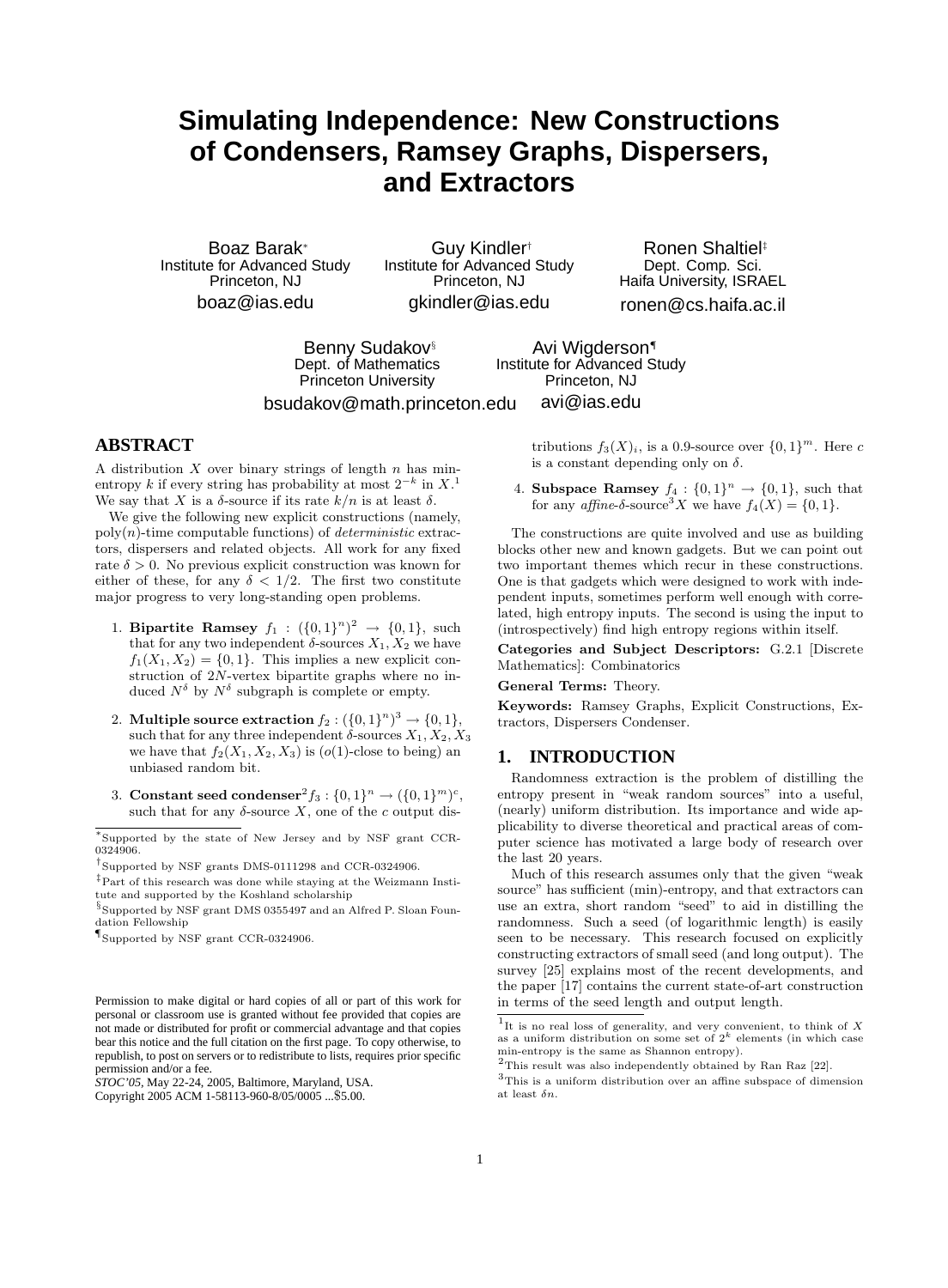However, certain applications (especially in cryptography) cannot "afford" the use of an extra random seed (see e.g. [18, 13, 2]). To do without it, one must impose extra conditions (beyond entropy content) on the class of sources from which one extracts. This body of work, which includes [29, 5, 24, 9, 3, 28, 11, 10, 27, 19, 16, 15] considers a variety of restrictions, mostly structural, on the given sources, and shows how to extract from them deterministically (without seed).

This paper provides several new explicit constructions of seedless extractors, dispersers and related objects (all to be defined), greatly improving on previous results. We also give several weaker constructions, which are not quite seedless, but only use seeds of constant size. These are important as building blocks of the seedless ones, and some are interesting in their own right.

We now turn to describe some of the new constructions, and for each discuss history and related work. For the sake of brevity and clarity, we would skip some of our results, and state others in less than full generality and precision.

#### **1.1 Multiple independent sources**

Background. Perhaps the most natural condition allowing seedless extraction is that instead of one source with high entropy, we have several independent ones. This model was suggested by Santha and Vazirani [24], and further studied by Chor and Goldreich [9] (who introduced the now standard notion of min-entropy).

A function  $f: (\{0,1\}^n)^{\ell} \to \{0,1\}^m$  is called an  $\ell$ -source extractor with entropy requirement  $k$  if for every  $\ell$  sources  $X_1, \cdots, X_\ell$ , each with min-entropy k, the distribution  $f(X_1, \dots, X_\ell)$  (obtained by applying f on an independent sample from each source) is close to uniform on  $\{0,1\}^m$ .

For this model, the probabilistic method easily gives the best that can be hoped for. Two sources and  $\log n$  entropy suffice (and are necessary) for extraction. Moreover, such a function can be computed in time  $2^{O(n^2)}$  (while this is a far cry from the explicitness we want  $(poly(n)\text{-time})$ , it will come as a building block in our constructions). We call such a function opt (for Optimal Extractor).

For two sources, the best explicit construction requires in contrast min-entropy  $> n/2$ . The Hadamard function Had :  $\{0,1\}^n \times \{0,1\}^n \rightarrow \{0,1\}$  defined by  $\texttt{Had}(x,y) = \langle x, y \rangle$ (mod 2) was shown by [9] to be such an extractor. Moreover, a natural variant Had' which outputs  $m = \Omega(n)$  was shown to be an extractor in [28] under the same conditions (see a simplified and improved analysis in [12]). To date, no one has found an explicit 2-source extractor with sources of rate  $1/2$  or less<sup>4</sup>. Indeed, until last year no extractor breaking the 1/2 rate barrier was known using less than  $\ell = \text{poly}(n)$ number of sources. Still, the Hadamard function and its extension to long outputs  $Had'$  will be an important building block in our construction.

Last year [1] gave a extractor that, for any  $\delta > 0$  uses only a constant  $\ell = \text{poly}(1/\delta)$  δ-sources.<sup>5</sup> Moreover, on *n*-bit sources, their extractor outputs  $n$  bits and is exponentially close to uniform. The analysis seems to require that the total entropy in all sources is at least the length of one source (and hence that  $\ell > 1/\delta$ . Still, this too will be a building block in our new constructions in which the number of sources is a constant independent of  $\delta$ .

New Results. We construct a 3-source extractor which outputs a (nearly) unbiased bit (or any constant number of bits) for every entropy rate  $\delta > 0$ . That is, we prove the following theorem:

Theorem 1.1 (3-source extractor). For every constants  $\delta, \epsilon > 0$  and  $m \in \mathbb{N}$ , and for every sufficiently large integer n there exists a poly $(n)$ -time computable 3-source extractor  $3$ ext :  $\{0,1\}^{n \times 3} \rightarrow \{0,1\}^m$  such that for every three independent  $\delta$ -sources  $X_1, X_2, X_3$ , the distribution  $3$ ext $(X_1, X_2, X_3)$ is within  $\epsilon$  statistical distance to the uniform distribution *over*  $\{0, 1\}^m$ .

We can also increase the output length  $m$  to be a constant fraction of the input entropy using 7 independent sources. In both constructions the error (=distance of the output to the uniform distribution) is only sub-constant (about  $1/\log \log n$ , and as yet we have no idea how to make it exponentially, or even polynomially small. Subsequently to us, Raz [22] (see also Section 1.5) used our construction (as well as additional ideas) to obtain a 3-source extractor which outputs  $\Omega(n)$  number of bits, and works with one δ-source and two sources of logarithmic entropy.

#### **1.2 Bipartite Ramsey graphs and 2-source dispersers**

Ramsey Graphs. The probabilistic method was first used by Erdos to show the existence of Ramsey graphs: That is, a 2-coloring of the edges of the complete graph on N vertices such that no induced subgraph of size  $K =$  $(2+o(1))$  log N is monochromatic. The best known explicit construction of such a coloring by [14] only achieves a much larger value:  $K = 2^{\Theta(\sqrt{\log N \log \log N})}$ .

Bipartite Ramsey graphs. An even harder variant of this problem is the bipartite Ramsey problem: Construct a 2 coloring of the edges of the complete  $N$  by  $N$  bipartite graph such that no induced  $K$  by  $K$  subgraph is monochromatic. Setting  $N = 2^n$ , a coloring is a function  $f : (\{0,1\}^n)^2 \rightarrow$ {0, 1}. It immediately follows that every 2-source extractor f with entropy-rate  $\delta$  is a coloring for the bipartite Ramsey problem with  $K = N^{\delta}$  (which is in turn a coloring for the non-bipartite version). Until recently, the best known explicit construction of bipartite Ramsey graphs was that implied by the aforementioned Hadamard 2-source extractor achieving  $K > N^{1/2}$ . Recently, a slight improvement to  $K = N^{1/2} / 2^{\sqrt{\log N}}$  (which in our terminology translates to  $\delta = 1/2 - 1/\sqrt{n}$  was given by Pudlák and Rödl [21].<sup>7</sup>

2-source dispersers. An equivalent formulation of this problem is constructing a 1-bit output 2-source disperser which is a well-known relaxation of an *extractor*. A 2-source (zero-error) *disperser* of entropy rate  $\delta$  is a function disp:

<sup>&</sup>lt;sup>4</sup>We note that using Weil's estimates the Paley matrix (i.e., for prime  $p$  the function  $P : \mathbb{F}_p^2 \to \{0,1\}$  where  $P(x, y) = 1$  iff  $x - y \pmod{p}$ is a quadratic residue) can be proven to be an extractor even if one source has only about  $log n$  entropy. However the other source still has to have entropy  $> n/2$ 

 $5$ This extractor was proposed already in [30], but the analysis there relies on an unproven number theoretic assumption.

 ${}^{6}$ This function, and all the other functions we construct, is computable by a deterministic polynomial-time (uniform) Turing machine.

 $7$ The construction in that paper is only "weakly explicit" in the sense that the 2-coloring can be found in time polynomial in  $N$ . The Hadamard 2-source extractor (as well as all the constructions in this paper) are "strongly explicit" meaning that f is computable in time polynomial in  $n = \log N$ .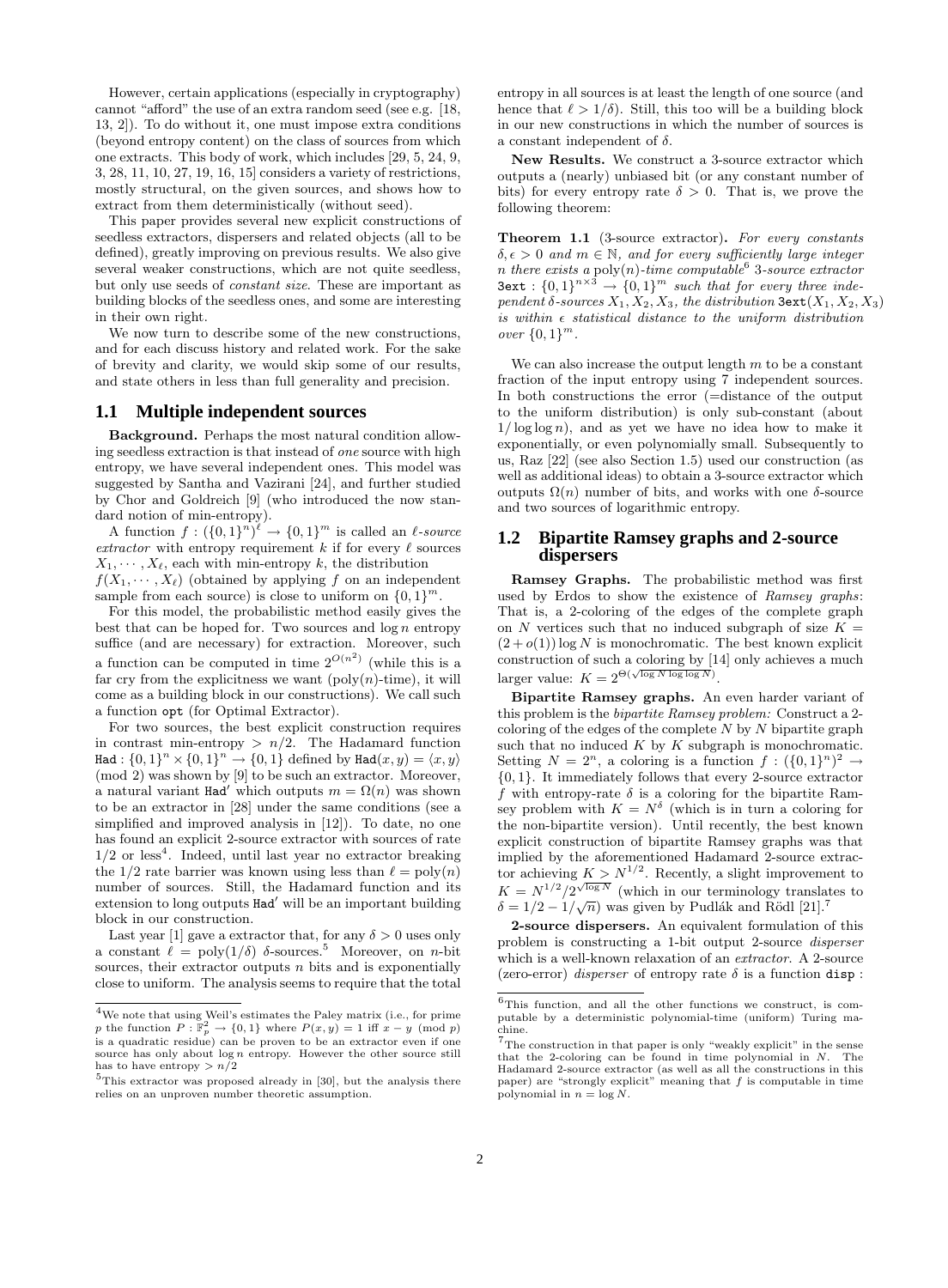$\{0,1\}^n \times \{0,1\}^n \to \{0,1\}^m$  such that for every 2 independent  $\delta$ -sources  $X_1, X_2$  we have  $\text{disp}(X_1, X_2) = \{0, 1\}^m$ . In words, every possible output occurs when the inputs range over all possible values in  $X_1, X_2$  (and so only the support matters, not the individual probabilities in the input sources)<sup>8</sup>. Note that when  $m = 1$ , a disperser is equivalent to a bipartite Ramsey graph with  $K = N^{\delta}$ .

New Results. We give an explicit construction of a 2 source disperser with any constant (and even slightly subconstant) rate  $\delta > 0$  (so any  $K > N^{\delta}$  in the bipartite Ramsey problem) and any *constant* output length  $m$ . Our disperser is strong in the sense that it obtains every output with at least a constant probability, which depends only on  $\delta$  and on the number of output bits. This construction can therefore be seen as being in between a disperser and an extractor. That is, we prove the following theorem:

Theorem 1.2 (Two-source disperser). For every constants  $\delta > 0$  and  $m \in \mathbb{N}$ , there exists a poly(n)-time computable function disp:  $\{0,1\}^{n \times 2} \rightarrow \{0,1\}^m$  such that for every two  $\delta$ -sources  $X_1, X_2$  over  $\{0,1\}^n$ , the support of disp $(X_1, X_2)$ is  $\{0,1\}^m$ . Moreover, there exists a constant  $c = c(m, \delta)$ , such that for every  $z \in \{0,1\}^m$ ,  $\Pr[\text{disp}(X_1, X_2) = z] \geq$  $c(m, \delta)$ .

#### **1.3 Constant seed (1-source) condensers**

Intuitively, a *condenser* is a function whose output distribution is "denser" (has higher entropy rate) than its input distribution. Condensing can be viewed as a weaker form of extraction. Both in the Mathematical sense that an extractor is an ultimate condenser (its output has maximum possible rate), as well as in the practical sense – some constructions of extractors proceed by iterated condensing. Various condensers appear in [23, 26, 17, 8] and other works, mainly as building blocks to constructing extractors and expanders.<sup>9</sup>

It is not hard to see that, like extractors, there are no deterministic condensers. However, unlike extractors, which require logarithmic seed, condensing is possible (for interesting parameters) with only constant length seed. As usual, this was shown via the probabilistic method, and no explicit construction was known. All constructions in the papers above either use a super-constant seed, or use a constant seed without guaranteeing the condensing property.<sup>10</sup>

New Results. We give the first explicit constant seed condenser for linear entropy. More precisely, for every  $\delta > 0$ there are integers  $c, d$  and a poly $(n)$ -time computable function con :  $\{0,1\}^n \rightarrow (\{0,1\}^{n/c})^d$  (i.e. con maps n bit strings into d blocks of length  $n/c$ , such that for every  $\delta$ -source X there is at least one output block  $con(X)_i$  (exponentially close to) having entropy rate  $\geq 0.9$  (here the 0.9 is an arbitrary constant - we can get as close as we want to 1, but all we shall need is any constant  $> 1/2$ . The constant seed may

be viewed as selecting the output block at random. In the paper we prefer the view of outputting several blocks, and call this construction a somewhere condenser. The theorem that we prove is the following:

Theorem 1.3 (Somewhere condenser). For every constant  $\delta > 0$ , there exists constants  $\epsilon > 0$  and  $\ell \in \mathbb{N}$  and a poly(n)time computable function con :  ${0,1}^m \rightarrow {0,1}^{(\epsilon n) \times \ell}$  such that for every  $\delta$ -source X over  $\{0,1\}^n$  there exists a random variable I (correlated with X) over  $[\ell]$  such that  $con(X)<sub>I</sub>$ is within  $2^{-\epsilon n}$  statistical distance to the uniform distribution over  $\{0,1\}^{\epsilon n}$ , where  $\text{con}(X)_I$  denotes the I<sup>th</sup>-block of  $con(X)$ .

As we shall see, this condenser is not only interesting in its own right, but it also serves as a basic block in our new constructions. Roughly speaking, it gives us the means to break the 1/2 rate barrier, as it converts an input source of rate below that barrier into one (of a few output blocks something to be dealt with) whose rate is *above* that barrier.

The condenser above is obtained by iterating a constant number of times a basic condenser bcon (described in the Section 2.1), which uses only a 2-bit seed (namely has 4 output blocks) and increases the entropy rate by a constant amount.

We note that, independently from us, Ran Raz [22] has obtained a different constant seed condenser construction, which also use the [1] paper, but in another way. (In fact, using a new variant of the [17] merger, Raz constructs a condenser with the advantage that most of the output blocks are condensed.) We elaborate on this and also some other subsequent works in Section 1.5.

#### **1.4 A disperser for affine subspaces**

Background. There are some other natural restrictions on sources (beyond allowing a few independent ones) that admit deterministic extraction. Two such models are bitfixing sources [10, 3, 11, 19, 16, 15] and efficiently samplable distributions [27]. In the bit-fixing model, an (unknown) subset of  $\delta n$  bits (out of the n input bits) is uniformly distributed, and the rest of the bits are fixed to some unknown value.<sup>11</sup> In the "efficiently samplable distributions" model the source is obtained by applying an efficiently computable "sampling" function  $g: \{0,1\}^{\delta n} \to \{0,1\}^n$  on a uniformly distributed input. Trevisan and Vadhan [27] give a construction (based on unproven complexity theoretic assumptions) that works for sources with entropy rate  $\delta > 1/2$  that are sampled by polynomial sized circuits  $q$ . (In fact, in that construction  $\delta > (1 - \gamma)$  for some small constant  $\gamma$ ).

In this paper we consider sources which are uniformly distributed over an affine subspace of  $GF(2)^n$ . Such sources can be seen as a natural generalization of bit-fixing sources (since any bit-fixing source is in particular a distribution over an affine subspace), or alternatively, as a restriction of the model of  $[27]$  in which the sampling function g is affine (note that every such function can be computed in size  $n^2$ ).

Strangely, what was known about this model is very similar quantitatively to the two independent source model in the sense one one hand there is a (nonconstructive) "optimal extractor" for entropy  $\Theta(\log n)$  but on the other hand an explicit extractor was known only for entropy rate  $\delta > 1/2$ . (In

<sup>8</sup> In the extractor literature dispersers usually come with an error parameter  $\epsilon$ , and then the requirement is that the output of f contains at least  $(1 - \epsilon)$ -fraction of all elements in  $\{0, 1\}^m$ . We use the 0-error definition, which is more relevant to our setting.

<sup>9</sup>We note that in some of these works the definition is relaxed to allow situations when the output rate is smaller than the input rate, as long the the output length is shorter - these gadgets turn out to be useful as well.

 $10$ The latter are the so called "win-win" condensers whose analysis shows that when they fail to condense, some other good thing must happen.

 $^{11}\!$  In the terminology of the above papers this is the so-called  $\emph{oblivious}$ bit-fixing model.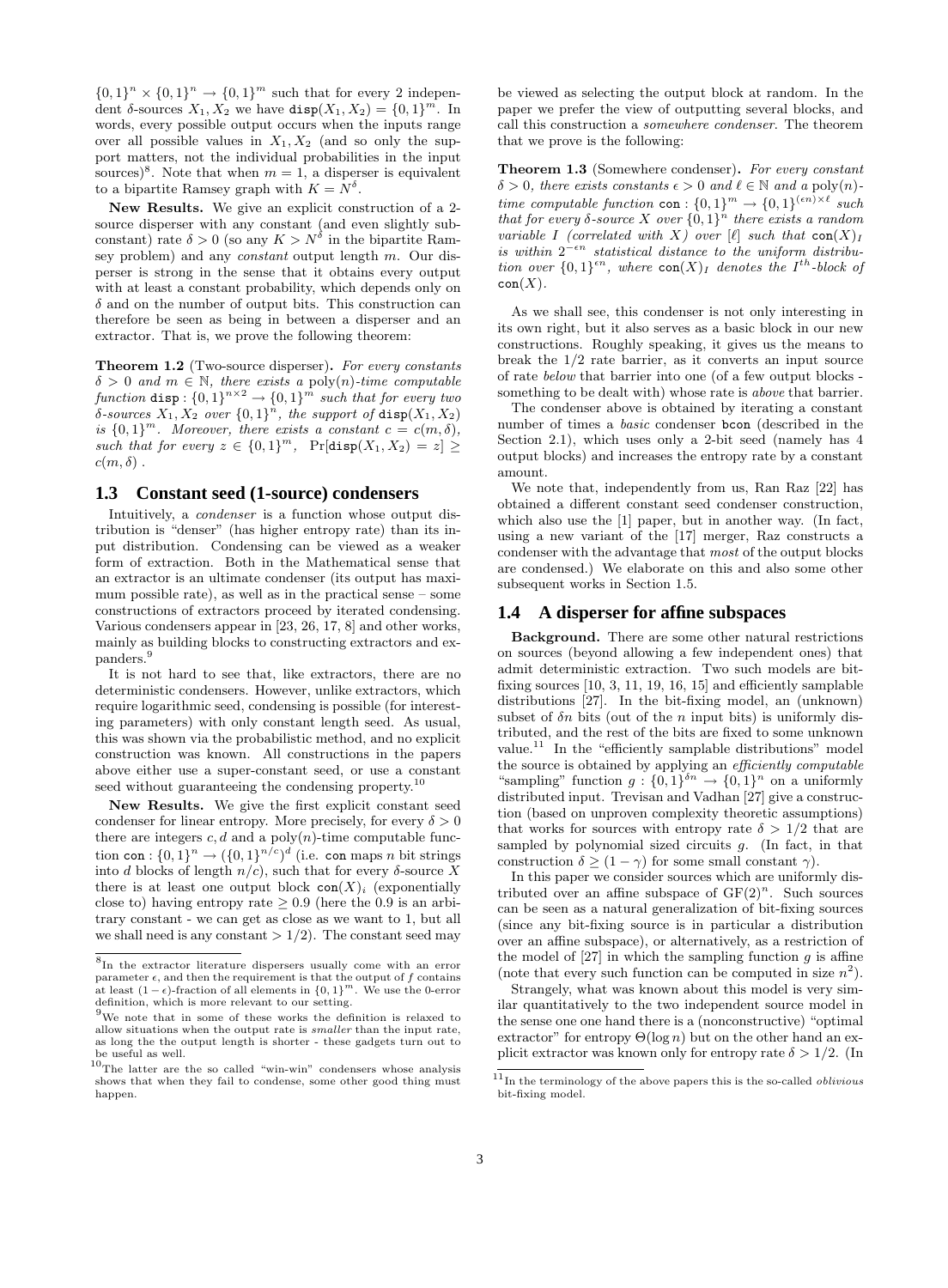fact, this explicit extractor is no other than the Hadamard function Had mentioned above, applied to two halves of the sample [4].)

New Results. We give an explicit zero-error disperser for affine sources of entropy rate  $\delta$ , that outputs constantly many bits. As in the case of the two-source disperser, the affine-source disperser is strong, obtaining each output string with at least a constant probability. That is, we prove the following result

**Theorem 1.4** (Seedless affine disperser). Let  $\delta > 0$  and  $m \in \mathbb{N}$  be some constants. Then, there exists a poly $(n)$ time computable function  $\mathbf{a}$ -disp :  $\{0,1\}^n \to \{0,1\}^m$  such that for every affine-subspace  $X \subseteq \{0,1\}^m$  with dimension at least  $\delta n$ ,  $\mathbf{a}$ -disp $(X) = \{0,1\}^m$ . Moreover, there exists a constant  $d = d(m, \delta)$ , such that for every  $z \in \{0, 1\}^m$ ,  $\Pr_{x \in_R X}[\texttt{a-disp}(x) = z] \ge d(m, \delta)$ .

For 1-bit output a Ramsey theoretic interpretation of the result suggests itself – we give a 2-coloring of the Boolean cube  $F_2^n$ , in which no affine subspace of linear dimension is monochromatic. Due to space considerations, we defer all details of this construction to the appendix. It proceeds by first showing a somewhere extractor for affine subspaces (which uses the [1] extractor on different parts of the source). We then use this somewhere affine-extractor to obtain an affine-disperser in a way very similar to the way we use our 2-source somewhere extractor to obtain a 2-source disperser.

Note that the new results here are quantitatively the same as our 2-source results. As mentioned above, the techniques are related as well, but at this point this fact may be surprising - there seem to be little resemblance between the models, and indeed there seem to be no reductions between them in either direction. The similarity in techniques may simply be a byproduct of the fact that we were working on them in parallel, and progress on one suggested related progress on the other (note that at some point we do use the two-source Ramsey construction as a black box in the affine-source disperser, but we could have just as well used a direct construction there). This simply manifests the generality of our techniques, however it would be interesting to find any tighter connections between the two models.

#### **1.5 Some independent and subsequent works.**

As mentioned earlier, Ran Raz [22] has some results related to ours, parts of which are independent of ours and parts of which are subsequent to ours. Independently of this work, Raz gives an alternative construction of a somewhere condenser (that also builds on the construction of [1]). He also shows how to obtain a condenser where most of the blocks are condensed (as opposed to only one of them, as in our case). He also shows how to generalize some of our results to the *asymmetric* case, where each source can have different length and entropy. We also note that subsequently to this work, Zuckerman (Personal Communication, 2005) gave an somewhat improved version of our condenser, with a simplified analysis, which is based on another result in [7] (implied by the sum-product theorem): an estimate on the number of incidences of points on lines in prime fields.

Subsequently to this work, Pudlak [20] gave a different (and simpler) construction of a coloring of the full bipartite  $N$  by  $N$  graph with 3 colors such that no subset of size  $N^{1/2-\epsilon}$  by  $N^{1/2-\epsilon}$  is monochromatic for some fixed small  $\epsilon$ . In a very recent work, Bourgain [6] gave a statistical version of Pudlak's construction, namely an extractor for two sources of entropy rate  $1/2 - \epsilon$  for some small constant  $\epsilon > 0$ . This extractor outputs  $\Omega(n)$  bits with statistical distance  $2^{-\Omega(n)}$  (where  $n = \log N$ ). Both these works also use the above mentioned points vs. lines estimate.

# **2. TECHNIQUES AND OVERVIEW OF THE MAIN CONSTRUCTIONS**

Unfortunately, due to space consideration we have no room for the proofs of our results (except for the condenser) in this extended abstract. However, in the following subsections we describe some detail some of the extra gadgets we develop, and how to compose them with each other and with known gadgets to get the constructions above. By far the most difficult is the 2-source disperser, and the ideas leading to it take several subsections to describe even partially. Still, reading these will simplify understanding the formal proofs (which can be found in the full version of this paper).

#### **2.1 A 2-bit seed condenser**

Here we describe our basic condenser bcon, which uses only a 2-bit seed to increase the entropy rate of any source by a constant amount. Iterating it a constant number of times on a  $\delta$ -source allows us to increase to rate (of some output block) above 0.9 (say), thus giving the condenser con described in Section 1.3.

Our basic condenser **bcon** will take strings of length  $n$  with  $n = 3p$  for some prime  $p^{12}$ . For every  $x \in \{0,1\}^n$  let  $x =$  $x_1x_2x_3$  its natural partition to three length p blocks. Define bcon :  $\{0,1\}^{3p} \rightarrow (\{0,1\}^p)^4$  by bcon $(x) = x_1, x_2, x_3, x_1 \cdot x_2 +$  $x_3$  (with arithmetic in  $GF(2^p)$ ).

We prove that in X is a  $\delta$ -source with  $\delta$  < 0.9, then at least one of the output blocks is a  $(\delta + \Omega(\delta^2))$ -source. Using this, we prove the following theorem:

Theorem 2.1 (Basic condenser). There exists a constant  $\alpha > 0$  and a polynomial-time computable somewhere condenser bcon :  $\{0,1\}^n \rightarrow \{0,1\}^{(n/3)\times 4}$  that satisfies the following: For every  $\delta$ -source X (with  $\delta \gg n^{-1/4}$ ), there exists a dependent random variable I over [4] such that  $\text{bcon}(X)_I$ is within statistical distance  $\epsilon = 2^{-\alpha \delta^2 n}$  to having rate at least  $(1 + \alpha \delta)\delta$ .

The proof (which is in Section 3) heavily relies on the main lemma of [1], who proved  $x_1 \cdot x_2 + x_3$  is condensed assuming that the  $x_i$ 's are independent. We certainly cannot assume that in our case, as  $X$  is a general source. Still, we use that lemma to show that if none of these first 3 blocks is more condensed than the input source, then they are "independent enough" for using that main lemma.

#### **2.2 A 2-source constant-seed/"somewhere" extractor**

Our two main deterministic constructions in this paper are a 3-source extractor and a 2-source disperser. For both, an essential building block, is a constant seed 2-source extractor s ext (short for "somewhere extractor") for linear entropy, which we describe next.

 $12$ Note that if *n* is not of this form than it can be converted to this form by padding the input with  $o(n)$  additional bits using standard number theoretic bounds on the density of primes.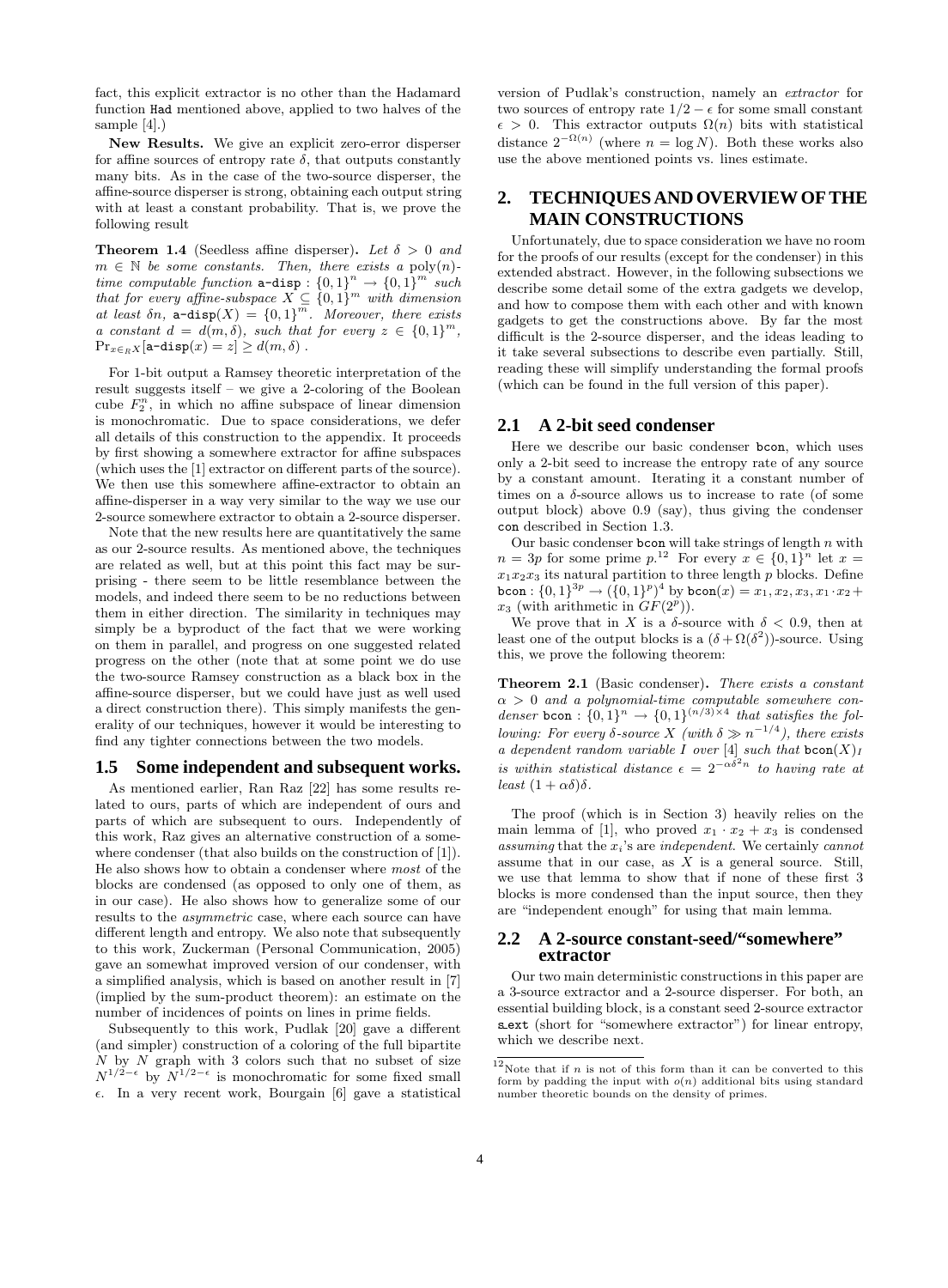What we prove is that for every  $\delta > 0$  there are integers  $c, d$  and a poly $(n)$ -time computable function sext :  $({0,1}^n)^2 \rightarrow ({0,1}^n)^{c})^d$ , such that for every two  $\delta$ -sources  $X_1, X_2$  there is at least one output block  $\texttt{sext}(X_1, X_2)_i$ which is (exponentially close to) uniform.

Constructing the somewhere extractor sext is simple, given the condenser con of the previous subsection. To compute s ext $(X_1, X_2)$ , compute the output blocks of con $(X_1)$ and  $con(X_2)$ . By definition, some output block of each has rate  $> .9$ . We don't know which, but we can try all pairs! For each pair we compute the Vazirani variant Had' of the Hadamard 2-source extractor for rate  $> 1/2$  [28] to obtain a constant number of linear length blocks, one of which is exponentially close to uniform. Formally, if  $d$  is the number of output block of con, then sext will produce  $d^2$ blocks, with  $\texttt{sext}(X_1, X_2)_{i,j} = \texttt{Had}'(\texttt{con}(X_1)_i, \texttt{con}(X_2)_j).$ This construction is depicted in Figure 1.

To see the power of this gadget, let us first see (intuitively) how to get from it a deterministic 4-source extractor for linear entropy. Later we will employ it in several ways to get our 2-source disperser.

#### **2.3 A 4-source extractor (and a 3-source one)**

In this subsection we explain how to construct a 4-source extractor 4ext, and then how to modify it to the promised 3-source extractor 3ext. These will combine the 2-source somewhere extractor sext with the nonuniform optimal 2source extractor opt.

Recall that our 2-source *somewhere* extractor sext produces a constant number (say)  $d$  of linear length output blocks, one of which is random. First we note that producing shorter output blocks maintains this property<sup>13</sup>.

Let us indeed output only a constant  $b$  bits in every block (satisfying  $b \geq \log(db)$ ). Concatenating all output blocks of this  $\texttt{sext}(X_1, X_2)$  gives us a distribution (say  $Z_1$ ) on db bits with min-entropy  $\geq b$ . If we have 4 sources, we can get another independent such distribution  $Z_2$  from  $\texttt{sext}(X_3, X_4)$ . But note that these are two independent distributions on a constant number of bits with sufficient min-entropy for (existential) 2-source extraction. Now apply an optimal (nonuniform) 2-source extractors on  $Z_1, Z_2$  to get a uniform bit; as db is only a constant, such an extractor can be found in constant time by brute-force search! To sum up, our 4 source extractor is

 $4$ ext $((X_1, X_2); (X_3, X_4)) =$  opt(s\_ext $(X_1, X_2)$ , s\_ext $(X_3, X_4))$ 

See Figure 2 for a schematic description of this construction.

Reducing the number of sources to 3 illustrates a simple idea we'll need later. We note that essentially all 2 source constructions mentioned above are "strong". This term, borrowed from the extractor literature, means that the output property is guaranteed for almost every way of fixing the value of one of the two input sources. With this in mind, we can reuse (say)  $X_2$  in the second somewhere extractor s ext instead of  $X_4$  to yield a 3-source extractor

 $3ext((X_1, X_2, X_3) = opt(sext(X_1, X_2), sext(X_3, X_2))$ 

This construction is depicted in Figure 3. Fixing a random sample  $x_2$  of  $X_2$  will guarantee the output properties of both s ext's with high probability and keep the two inputs to opt independent (since once  $x_2$  is fixed the distributions  $\texttt{scxt}(X_1, x_2)$  and  $\texttt{scxt}(X_3, x_2)$  are independent).

#### **2.4 A better 2-source somewhere extractor**

Our somewhere extractor s ext produced a constant number of output blocks, one of which is random. It gave us a 4-source (and even a 3-source) extractor, and the intuitive reason for needing the extra independence was that we could not tell which of the output blocks of sext was the random one.

To get down to a 2-source (disperser), our general strategy will be to try and "figure out" which of the blocks is random. This requires a "testable" condition on the input, which will point to the right output block. We cannot do that directly with  $s$  ext, so we first develop (using  $s$  ext) a new somewhere extractor  $s$ <sub>-ext</sub>', for which the random output block is determined by simple entropy conditions on the input sources. The very subtle task of testing these (given only the input sample) is delayed to the next subsection we now describe sext'.

It will be convenient to call now the two independent input  $\delta$ -sources X and Y. In a nutshell, sext' will consider different partitions of X into  $X'X''$  and Y to  $Y'Y''$ , and for each such partition  $(X', X'', Y', Y'')$  apply the 4source extractor 4ext of the previous subsection to obtain  $4$ ext $(X', Y'', Y', X'')$  (see Figure 4).

While these 4 sources are not independent, we can use again the same idea used in decreasing 4 sources into 3 of the previous section to try to analyze this construction. As each of the sext components in 4ext are *strong*, we can show that fixing  $X'$  and  $Y'$  to random samples  $x'$  and  $y'$  (resp.) will suffice to make the output  $4 \text{ext}((x', Y''), (y', X''))$  close to random, as long as we have the following entropy bounds: the four sources  $X', Y', X''|X' = x', Y''|Y' = y'$  all have at least  $\epsilon n$  bits of entropy for some constant  $\epsilon > 0$ .

Another observation is that a one of a constant number of partitions of  $X$  and  $Y$  will satisfy these entropy conditions. This can be shown using the following reasoning. Specifically, let  $t = 4/\delta$  and for  $i \in [t]$ , denote by  $X_i$  the  $i^{th}$  block of size  $n/t$  in X. That is,  $X = X_1, \ldots, X_t$ . We let  $X_{\leq i}$  denote the concatenation of the first i blocks of X (i.e.,  $X_{\leq i} = X_1, \ldots, X_i$ ) and let  $X_{>i}$  denote the rest of X (i.e.,  $X_{>i} = X_{i+1}, \ldots, X_n$ ). We say that i is a "good" index if  $X_{\leq i}$  has min-entropy at least  $\delta n/4$  and define  $i_0$  be the *smallest* good *i*. Since the entropy of  $X_{\leq i}$  is at most the min-entropy of  $X_{\leq i-1}$  plus the length of  $X_i$  we get that it is bounded from above by  $2 \cdot (\delta n/4) = \delta n/2$ . Combining this with the fact that  $X$  has min-entropy at least  $\delta n$ , we get that the min-entropy of  $X_{\geq i_0}$  conditioned on fixing  $X_{\leq i_0}$  is at least  $\delta n/2$ . Therefore if we define  $X' = X_{\leq i_0}$ and  $X'' = X_{\geq i_0}$  we get the desired partition. In the same way one can partition Y into Y' and Y'' where  $Y' = Y_{\leq j_0}$ and  $Y'' = Y_{>j_0}$  for some  $j_0 \in [t]$ . We caution the reader that the effects of conditioning on min-entropy are actually more subtle than what is reflected by this proof sketch. The actual analysis, which is in the full version of this work is thus much more involved than the description here.

Our new somewhere extractor sext' will apply 4ext to all  $t<sup>2</sup>$  possible ways of defining these four sources from the two given ones X and Y. Specifically, we define  $\texttt{sext}'(x, y)_{i,j} =$  $4ext((x_{\leq i}, y_{\geq j}), (x_{\leq j}, y_{\geq i}))$ . We know that the output block s ext<sup>'</sup> $(x, y)$ <sub>i0,j0</sub> corresponding to i<sub>0</sub> for X and j<sub>0</sub> for Y as defined above will be uniformly distributed! This "goodness" will be our "testable" entropy condition.

 $^{13}$ A prefix of a random string is random. This flexibility will prove useful in more ways than one.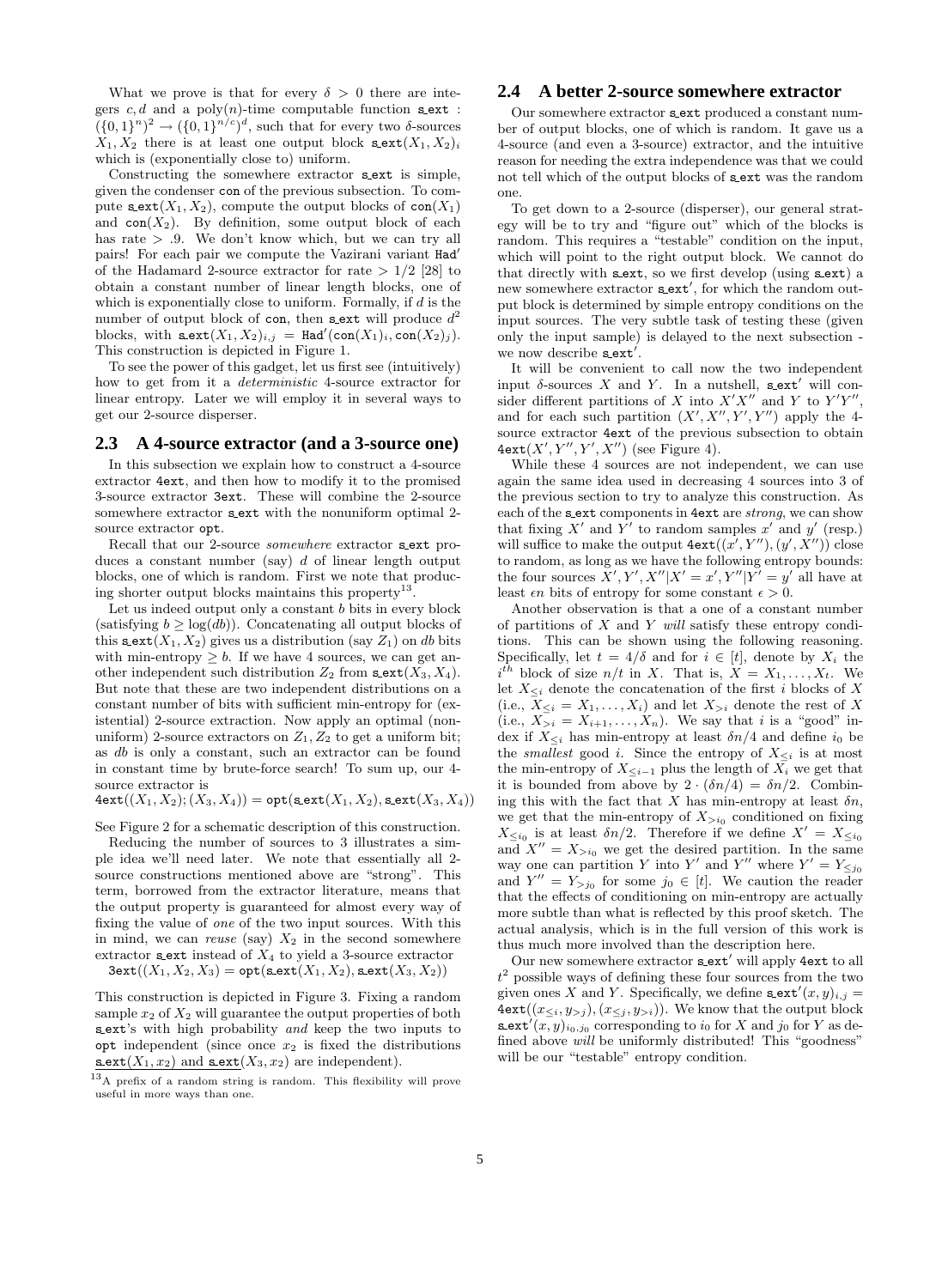

Figure 1: A 2-source somewhere extractor s.ext.



Figure 2: A 4-source extractor 4ext.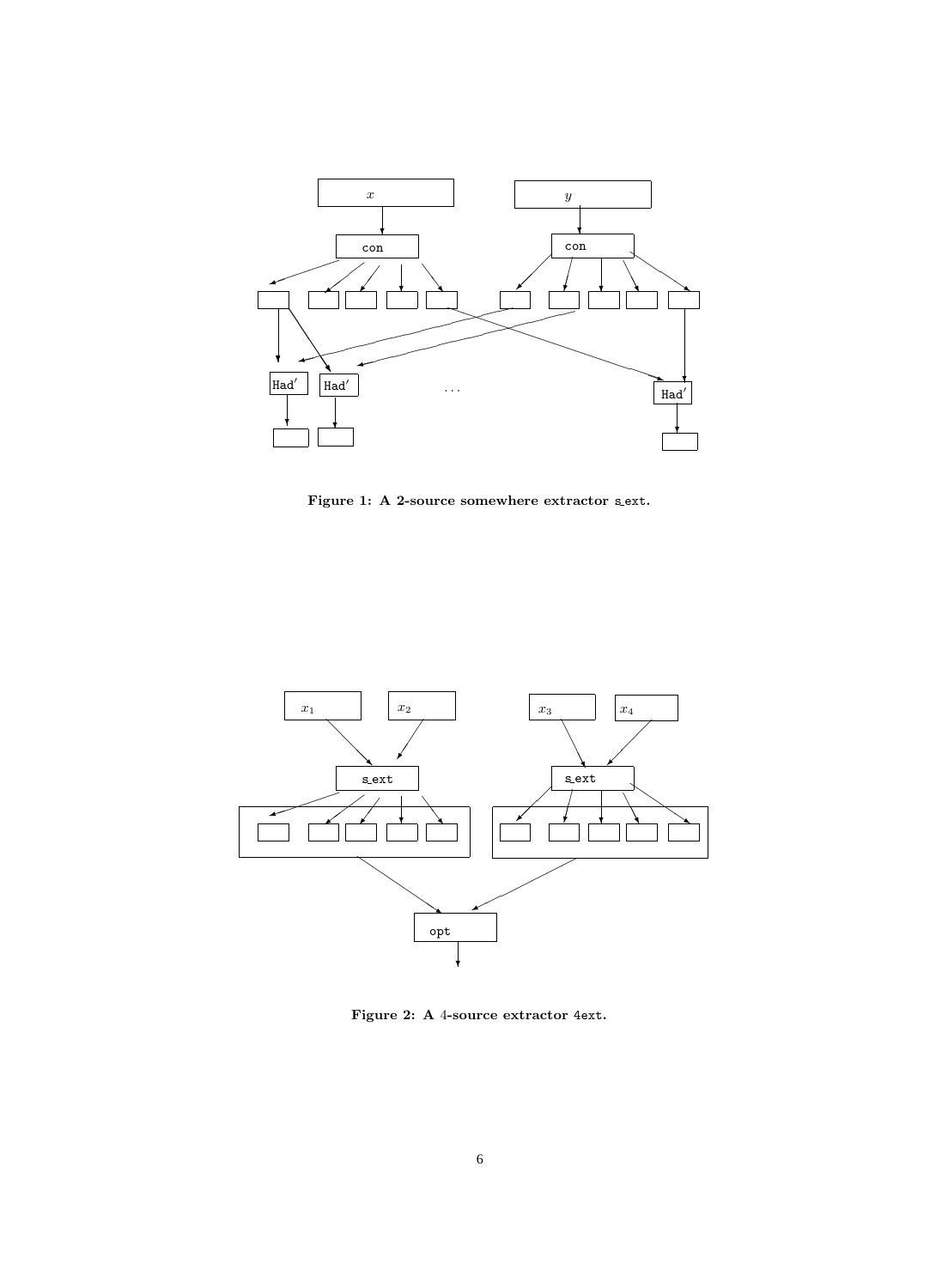

Figure 3: A 3-source extractor 3ext.



Figure 4: Applying the 4-source extractor to two sources.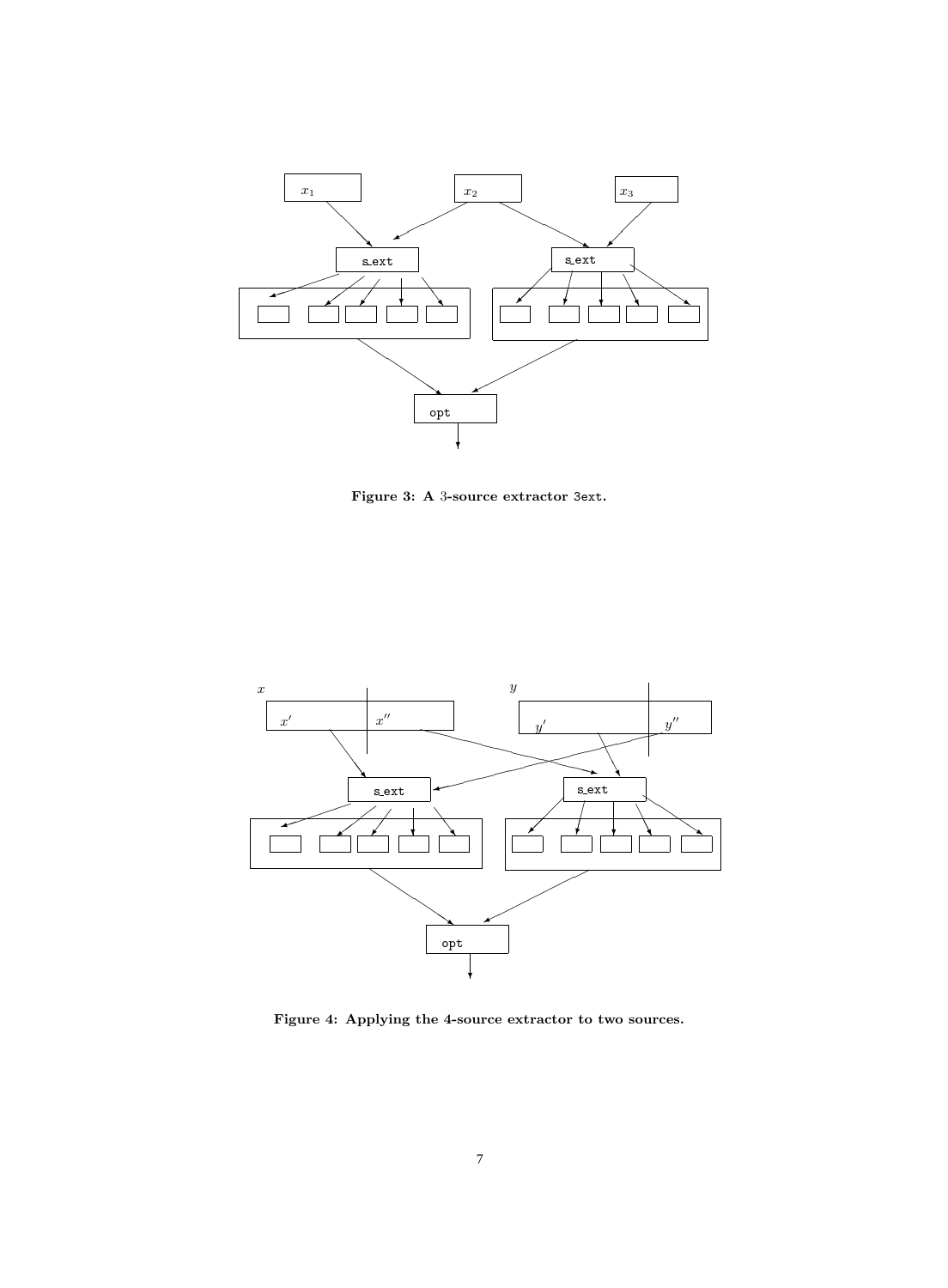#### **2.5 Finding the entropy: the "Challenge - Response" mechanism**

Ideally, we'd like a test that will find the good partitions and point to the correct output block. Namely, we'd like a function test :  $({0,1})^n$ <sup>2</sup>  $\rightarrow$   $[t]^2$  such that the output block  $\texttt{sext}'(X, Y)_{\texttt{test}(X, Y)}$  is uniform. Note that if we could do that, we'd have a 2-source extractor - more than we promised. Our test will only succeed to point out to the random output block with positive probability (thus yielding our strong notion of a disperser).

Before describing the test, we note the obvious subtlety: test is applied to the *same* sample  $(x, y)$  from  $X \times Y$  that s\_ext' is applied to! This single sample is supposed to detect the presence of entropy in some parts of the input sources it is coming from, by "looking in the mirror". The fact that this idea can make sense is an important contribution of our paper.

To explain the nature of the test test, we oversimplify our problem, and assume we have the following extra gadget to help us.

Temporary unrealistic assumption: We'll assume a deterministic 1-source extractor (called ext<sup>∗</sup> ) for any linear entropy sources. It of course seems very strange to assume an object much stronger than what we're trying to construct (indeed so strong that it doesn't exist). Nonetheless we believe it will be a useful didactic tool. Later, we will examine the properties of ext<sup>∗</sup> that we actually needed in order to obtain the function test and how these properties can be obtained by more realistic gadgets.

We will test each of the prefixes of input parts (potential choices of the first part of the partition  $X'$ ), namely  $X_{\leq 1}, X_{\leq 2}, \cdots, X_{\leq t}$  of X, for containing entropy. To test in the input part  $X_{\leq k}$  has entropy, we apply the (hypothetical) extractor  $ext{ext}^*$  to compute a *challenge*  $C_k = \text{ext}^*(X_{\leq k})$ of (sufficiently large) constant length c. We will also apply  $ext*$  on the second source Y to generate a string  $R =$  $R_1, R_2, \cdots R_t$ , where the length of every response  $R_k$  is c as well. We note that as Y is a  $\delta$  source, R is essentially a random string of length tc.

We say that the challenge  $C_k$  is met by the *response*  $R_k$ simply if  $R_k = C_k$ . We now define the candidate value of the index  $i'$  (this index determines the partition of X to  $X'X''$  selected by the test test) to be  $k+1$  for the largest k for which the challenge was met (and default to  $i' = 1$  if no challenge was met). We similarly determine the partition of Y by picking  $j'$  similarly, reversing the roles of X and Y above. This will give us the pair  $(i', j')$  which is the output of the test test.

#### **2.6 Analyzing the challenge-response mechanism**

Now why does this work, and in what sense? Let us focus on the choice of  $i'$  (the argument for  $j'$  is analogous). We want to claim that  $test$  above produces  $i'$  which is the smallest good index for  $X$ . While this may fail, we can claim that it holds in a constant probability event in  $X \times Y$ . Essentially, this event will be defined by conditioning parts of  $X$  and  $Y$  to fix the outcome of some challenge and response strings, resulting in the "correct" choices made by the test test, and all independence and entropy requirements holding after these fixings. A simple observation, which will be crucial in the analysis below, is that if  $X$  is a random variable on  $\{0,1\}^n$ , and  $f: \{0,1\}^n \to \{0,1\}^c$  is a function with a constant output length  $c$ , then if we let  $z$  be a "typical" output of  $f(X)$  and let X' be X conditioned on  $f(X) = z$ , then then entropy of  $X'$  is only a constant smaller than the entropy of X.

Now, let  $i_0$  be the actual smallest good index for  $X$ . For all  $k = 1, 2, \dots, i_0 - 1$  (in that order) we condition  $X_k$  in a way that fixes the responses  $C_k, k \lt i_0$  to their most popular values (by the observation above, this reduces the entropy of  $X$  by a constant only). Now we also fix the values of the responses  $R_k, k \lt i_0$  so that they meet the respective challenges above. Then we fix set  $R_k$  for  $k \geq i_0$  to an arbitrary value. Again, fixing all the responses reduces the entropy of Y by only a constant.

We now repeat the same process with  $j_0$ , the smallest good index for  $Y$ . Call the resulting sub-sources thus generated  $\tilde{X}$  and  $\tilde{Y}$ . Now in the space  $\tilde{X} \times \tilde{Y}$  everything we want actually happens.

- $\tilde{X}$  and  $\tilde{Y}$  are independent.
- $\tilde{X}$  has constant probability in X (and same for Y), and hence the entropies of  $\tilde{X}$  and  $\tilde{Y}$  are at least  $\delta n-O(1)$ .
- This means the the entropy of any subblock of  $X$  can also change by at most a constant amount in  $X$  (with the same holding for Y). Therefore,  $\tilde{X}_{\leq i_0}$ ,  $\tilde{X}_{>i_0}$  is a "good" partition of  $\tilde{X}$ , with  $\tilde{X}_{\leq i_0}$ ,  $\tilde{X}_{>i_0}|\tilde{X}_{\leq i_0}$  both having entropy at least  $\delta n/4 - O(1)$ . Again, the same holds for  $\tilde{Y}$ .
- By design, in  $\tilde{X}$  the test test selects  $i' = i_0$  with probability very close to one. This happens since we forced all the first  $i_0 - 1$  challenges to be met, and all remaining ones will be missed with very high probability  $(1 - t/2^{c})$ , and so by the definition of test, it will select  $i' = i_0$ . Same happens with  $j' = j_0$ .

To summarize, with constant probability the sample  $(x, y)$ from  $X \times Y$  actually lands in the event  $\tilde{X} \times \tilde{Y}$ , in which case we produce a close to uniform output. Otherwise, we have no guarantee. This is precisely the strong disperser promised.

### **2.7 Removing the unrealistic assumption**

We will be very brief here. The main thing to fix of course, is our assumption that we have available (the impossible) one source extractor ext<sup>∗</sup> . It will be replaced by our favorite 2-source somewhere extractor sext. This raises several extra issues to deal with, and we touch on the solutions, ignoring many important details.

• When using s ext instead of ext<sup>∗</sup> , what do we use for the second independent input source? The answer is simple - when we used  $ext*$  on part of X, we use (all of)  $Y$  as a second source, and vice versa. This raises as variety of issues regarding independence, and regarding preservation of entropy, which did not arise above. Indeed, when we use ext<sup>∗</sup> to compute a response (as opposed to a challenge) we will use as input only "tiny" (around  $\delta^3 n$  size) parts of X and Y so that these parts can be fixed in the analysis without a significant loss in entropy.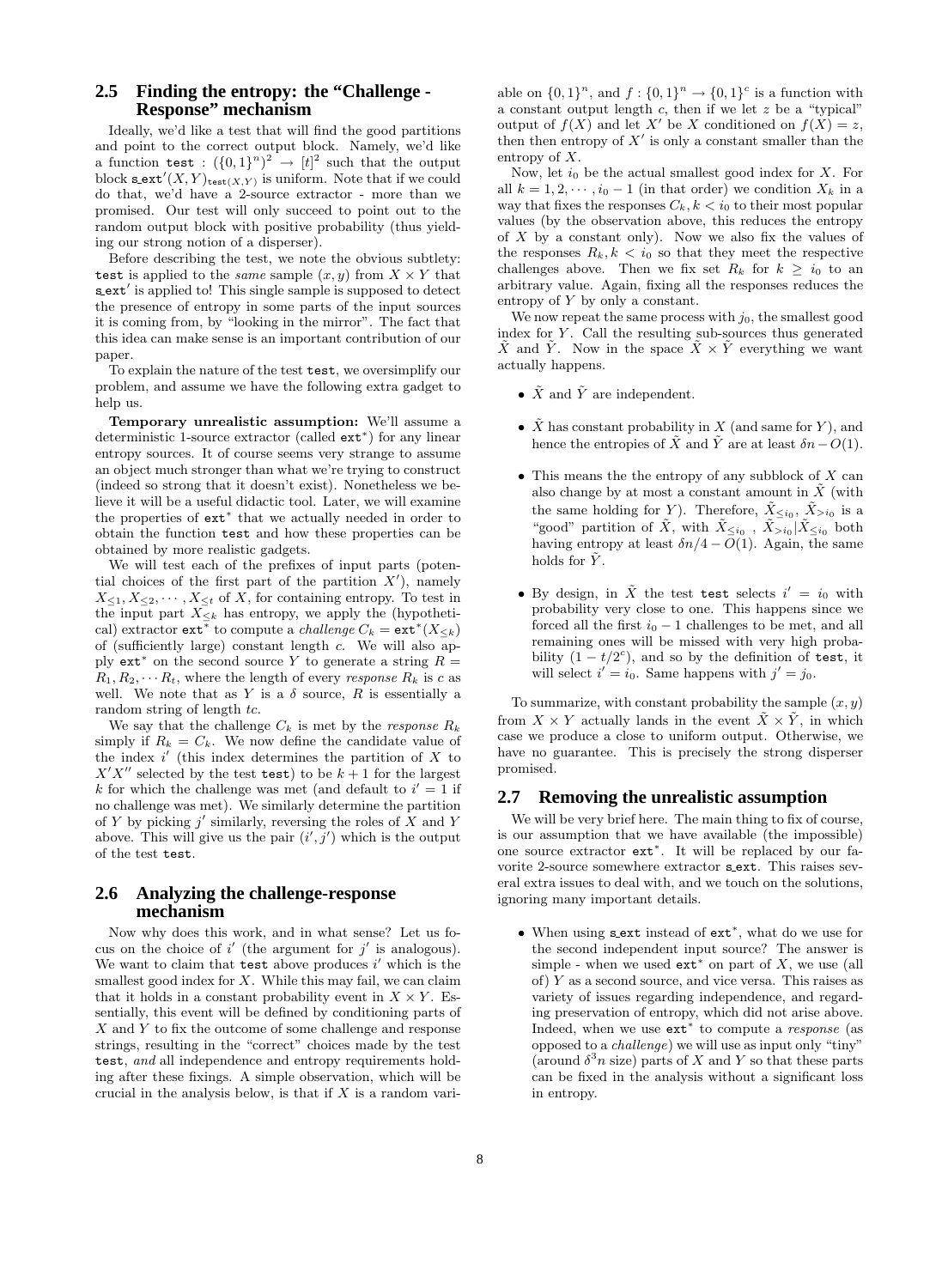• The output of sext is not uniform, but rather a constant number of blocks one of which is uniform - how does test change? The answer again is expected - the challenges and responses comprise the whole output of s ext (of appropriate lengths). However now a response meets a challenge if one of the output blocks of the response equals the (the whole) challenge string. Hence, when computing a response we will output a much larger (although still constant size) string than when computing a challenge. This raises several issues regarding the probabilities with which challenges are met, with bearing on entropies lost, which did not arise above.

This is of course by no means a complete description of our 2-source disperser and its analysis. The complete description and analysis can be found in the appendices.

## **3. PROOF OF THEOREM 1.3 (BASIC CONDENSER)**

*Proof.* We start by assuming that  $n = 3p$  for some prime p. We later explain what we do in the case that  $n$  is not of this form. For  $x = (x_1, x_2, x_3) \in \{0, 1\}^{3p}$  we define  $\text{bcon}(x) =$  $(x_1, x_2, x_3, x_1 \cdot x_2 + x_3).$ 

Let X be a  $\delta$ -source over  $\{0,1\}^{3p}$ . Let  $\theta$  be such that the main lemma of [1] guarantees that for every three independent  $\delta(1 - 10\theta)$ -sources  $A_1, A_2, A_3$  over  $GF(2^p)$ , the distribution  $A_1 \cdot A_2 + A_3$  is  $2^{-10\theta\delta p}$ -close to having rate at least  $\delta(1+10\theta)$ . (It will be sufficient to choose  $\theta = \delta/c$  for some absolute constant  $c$ .) We will show that there is a random variable  $I = I(X)$  such that  $\mathbf{bcon}(X)_I$  is  $2^{-\theta \delta p}$ -close to having rate at least  $(1 + \theta)\delta$ .

We assume without loss of generality that  $X$  is a flat source, since it is enough to prove the theorem for such sources, and so we can identify  $X$  with the subset of elements on which it is supported. For  $i \in [4]$  define  $H_i \subseteq$  $GF(2<sup>p</sup>)$  to be the set of "heavy" elements of the distribution bcon $(X)_i$ . That is,  $H_i = \{ y \in \mathrm{GF}(2^p) \mid \mathrm{Pr}[\text{bcon}(X)_i = y] \geq 1 \}$  $2^{-(1+\theta)\delta p}$ . Note that for every  $i \in [4]$ ,  $|H_i| \leq 2^{(1+\theta)\delta p}$ . If  $Pr[\exists_i \text{ s.t. } \text{bcon}(X)_i \notin H_i] > 1 - 2^{-\theta \delta p}$  then we're done, since we can define for all but an exponentially small fraction of the x's the index  $I(x)$  to be the smallest  $i \in [4]$  such that  $\mathbf{bcon}(x)_i \notin H_i$ . Clearly, regardless of how I is defined on these few "bad" x's, we get that  $\mathsf{bcon}(X)_I$  is exponentially close to having rate  $\geq (1 + \theta)\delta$ .

Therefore, we may assume that  $Pr[\forall_i\text{bcon}(X)_i \in H_i] \geq$  $2^{-\theta\delta p}$ . Since X is a flat source this just means that if

$$
X' = \{ x = x_1 x_2 x_3 \in X \mid x \in H_1 \times H_2 \times H_3, x_1 \cdot x_2 + x_3 \in H_4 \}
$$
  
then

then

.

$$
|X'| \ge \frac{2^{3\delta p}}{2^{\theta \delta p}} = 2^{(3-\theta)\delta p} \tag{1}
$$

Note that X' is a subset of  $X \cap H_1 \times H_2 \times H_3$ . We see that  $|H_1| \geq 2^{(1-3\theta)\delta p}$ , since otherwise we'll have  $|X'| \leq |H_1| \cdot |H_2|$ .  $|H_3| < 2^{(1-3\theta)\delta p} 2^{(1+\theta)\delta p} 2^{(1+\theta)\delta p} = 2^{(3-\theta)\delta p}$ . Using the same reasoning  $|H_2|, |H_3| \geq 2^{(1-3\theta)\delta p}$ . We define  $A_1, A_2, A_3$  to be three independent random variables over  $GF(2<sup>p</sup>)$  where for  $i = 1, 2, 3, A_i$  is the flat distribution over the set  $H_i$ . Note that for every  $i = 1, 2, 3$ , the random variable  $A_i$  is at least a  $\delta(1-3\theta)$ -source over  $GF(2^p)$  (since  $|H_i| \geq 2^{(1-3\theta)\delta p}$ ). By Equation 1, it holds that

$$
\Pr[A_1 \cdot A_2 + A_3 \in H_4] = \frac{|X'|}{|H_1| \cdot |H_2| \cdot |H_3|} \ge
$$

$$
\frac{2^{(3-\theta)\delta p}}{|H_1| \cdot |H_2| \cdot |H_3|} \ge \frac{2^{(3-\theta)\delta p}}{(2^{(1+\theta)p})^3} = 2^{-4\theta\delta p} \quad (2)
$$

However, for every  $(\delta + 10\theta)$ -source Y over  $GF(2^p)$  it holds that

$$
\Pr[Y \in H_4] \le |H_4| 2^{-(1+10\theta)\delta p} \le
$$
  
 
$$
2^{(1+\theta)\delta p} 2^{-(1+10\theta)\delta p} = 2^{-9\theta\delta p} \quad (3)
$$

Equations 2 and 3 together imply that the statistical distance of  $A_1 \cdot A_2 + A_3$  to every  $\delta(1+10\theta)$ -source Y is at least  $2^{-4\theta\delta p} - 2^{-9\theta\delta p} > 2^{-4\theta\delta p - 1}$ , contradicting the main lemma of [1].

In the case *n* is not of the form  $n = 3p$  for a prime *p*, we first pad the input with zeros to length  $n'$  for the smallest  $n' > n$  such that  $n' = 3p$ . Using easy number theoretic estimates,  $n' < n + 3n^{3/4}$ . Since the entropy of X is unchanged by this padding, we get that the rate of  $X$  as a random variable over  $\{0,1\}^{n'}$  is equal to  $\delta \frac{n}{n'} > \frac{\delta}{1+3n^{-1/4}}$ . By applying the condenser this rate is going to grow by a multiplicative factor of  $1+\theta = 1+\Omega(\delta)$  which (since  $n^{-1/4} \ll \delta$ ) will dwarf this factor of  $\frac{1}{1+3n^{-1/4}}$ .  $\Box$ 

We note that the results of [1] are somewhat stronger for a field of *prime* order than for the field  $GF(2^p)$  (i.e., a growth factor of  $1 + \Omega(1)$  instead of  $1 + \Omega(\delta)$ . However, we don't use these stronger results since we are not aware of a deterministic polynomial-time uniform algorithm that on input  $n$  outputs a prime of length  $n$  bits (or at least a prime with length in the range  $[n, n+o(n)]$ .<sup>14</sup>

# **4. REFERENCES**

- [1] B. Barak, R. Impagliazzo, and A. Wigderson. Extracting randomness from few independent sources. In Proc. 45th FOCS , 2004.
- [2] B. Barak, R. Shaltiel, and E. Tromer. True random number generators secure in a changing environment. In Workshop on Cryptographic Hardware and Embedded Systems (CHES), pages 166–180, 2003. LNCS no. 2779.
- [3] M. Ben-Or and N. Linial. Collective coin flipping, robust voting schemes and minima of Banzhaf values. In Proc. 26th FOCS, pages 408–416, 1985.
- [4] E. Ben-Sasson, S. Hoory, E. Rosenman, and S. Vadhan. Personal communication, 2001.
- [5] M. Blum. Independent unbiased coin flips from a correlated biased source: A finite state Markov chain. In Proc. 25th FOCS, pages 425–433, 1984.
- [6] J. Bourgain. More on the Sum-Product Phenomenon in Prime Fields and its Applications, 2005. Unpublished manuscript.
- [7] J. Bourgain, N. Katz, and T. Tao. A sum-product estimate in finite fields, and applications. Arxiv technical report,

 $^{14}\rm{Such}$  an algorithm does exist assuming the Extended Riemann Hypothesis.